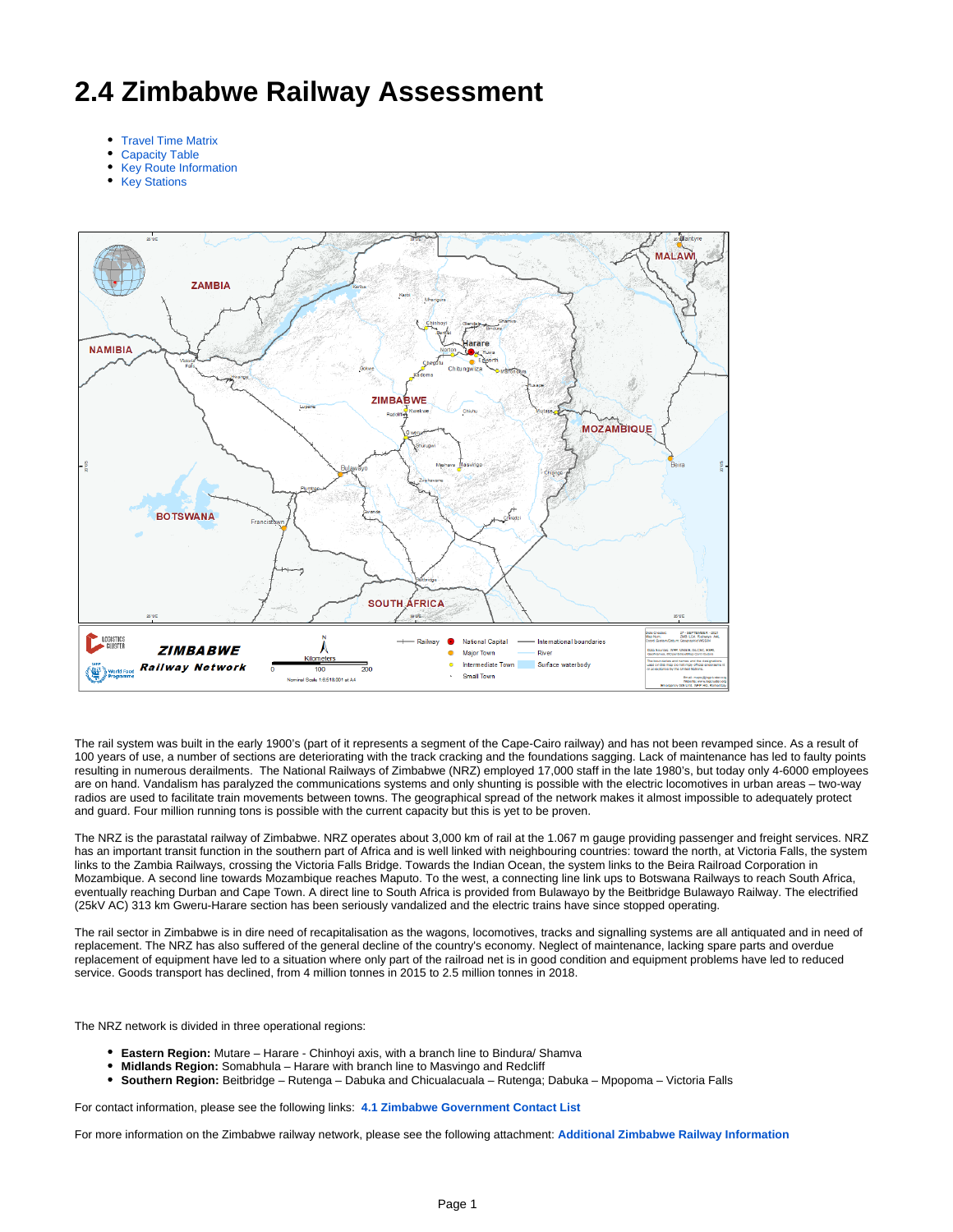#### Travel Time Matrix

| Travel Time from Capital City to Major Towns (Hours / Days) |        |        |               |       |                 |               |          |                |
|-------------------------------------------------------------|--------|--------|---------------|-------|-----------------|---------------|----------|----------------|
|                                                             | Harare | Kadoma | <b>Kwekwe</b> | Gweru | <b>Bulawayo</b> | <b>Mutare</b> | Chinhoyi | <b>V Falls</b> |
| Harare                                                      |        | 2hr    | 4hr           | 6hr   | 8hr             | 3hr           | 2hr      | 18hrs          |
| Kadoma                                                      | 2hr    |        | 1hr           | 2hr   | 6hr             | 5hr           | 5hr      | 16hr           |
| <b>Kwekwe</b>                                               | 4hr    | 1hr    |               | 1hr   | 4hr             | 7hr           | 6hr      | 15hr           |
| Gweru                                                       | 6hr    | 2hr    | 1hr           |       | 2hr             | 8hr           | 8hr      | 10hr           |
| <b>Bulawayo</b>                                             | 8hr    | 6hr    | 4hr           | 2hr   |                 | 12hr          | 10hr     | 6hr            |
| <b>Mutare</b>                                               | 3hr    | 5hr    | 7hr           | 8hr   | 12hr            |               | 5hr      | 24hr           |
| Chinhoyi                                                    | 2hr    | 5hr    | 6hr           | 8hr   | 10hr            | 5hr           |          | 20hr           |
| <b>V Falls</b>                                              | 18hr   | 16hr   | 15            | 10hr  | 6hr             | 24hr          | 20hr     |                |

## <span id="page-1-0"></span>Capacity Table

| <b>Rail Operator Capacity</b>       |            |     |  |  |  |
|-------------------------------------|------------|-----|--|--|--|
|                                     | <b>NRZ</b> | BBR |  |  |  |
| Operates on (lines)                 |            | 1   |  |  |  |
| Locomotives (electric/diesel/steam) | 10         | 10  |  |  |  |
| Freight Wagons (flat bed) / size    | 255        |     |  |  |  |
| Freight Wagons (high-sided)/size    | 3.560      |     |  |  |  |
| Freight Wagons (drop-side)/size     | 1.074      |     |  |  |  |

#### <span id="page-1-1"></span>Key Route Information

| <b>Standard Route Information</b>           |                       |                                |                    |                          |  |  |
|---------------------------------------------|-----------------------|--------------------------------|--------------------|--------------------------|--|--|
|                                             | Harare- To Bulawayo   | <b>Bulawayo - To Vic Falls</b> | Harare - To Mutare | Beitbridge - To Bulawayo |  |  |
| Track gauge                                 | 1.067                 | 1.067                          | 1.067              | 1.067                    |  |  |
| Total track distance (single and/or double) | 450km                 | 440km                          | 280km              | 317km                    |  |  |
| Total track travel time                     | 5hrs                  | 5hrs                           | 3hrs               | 3.5hrs                   |  |  |
| Maintenance (Good, marginal, bad)           | Bad                   | Bad                            | Marginal           | Marginal                 |  |  |
| Companies-consortiums operating on line     | One                   | One                            | One                | One                      |  |  |
| Traffic frequency (monthly/weekly/daily)    | Daily                 | Daily                          | Daily              | Daily                    |  |  |
| Security (Good, marginal, bad)              | Good                  | Good                           | Good               | Good                     |  |  |
| Main stations (Add details below)           | Gweru, Kadoma, Kwekwe | Lupane, Hwange                 | Marondera, Rusape  | Gwanda                   |  |  |

## <span id="page-1-2"></span>Key Stations

**Key Station Information**